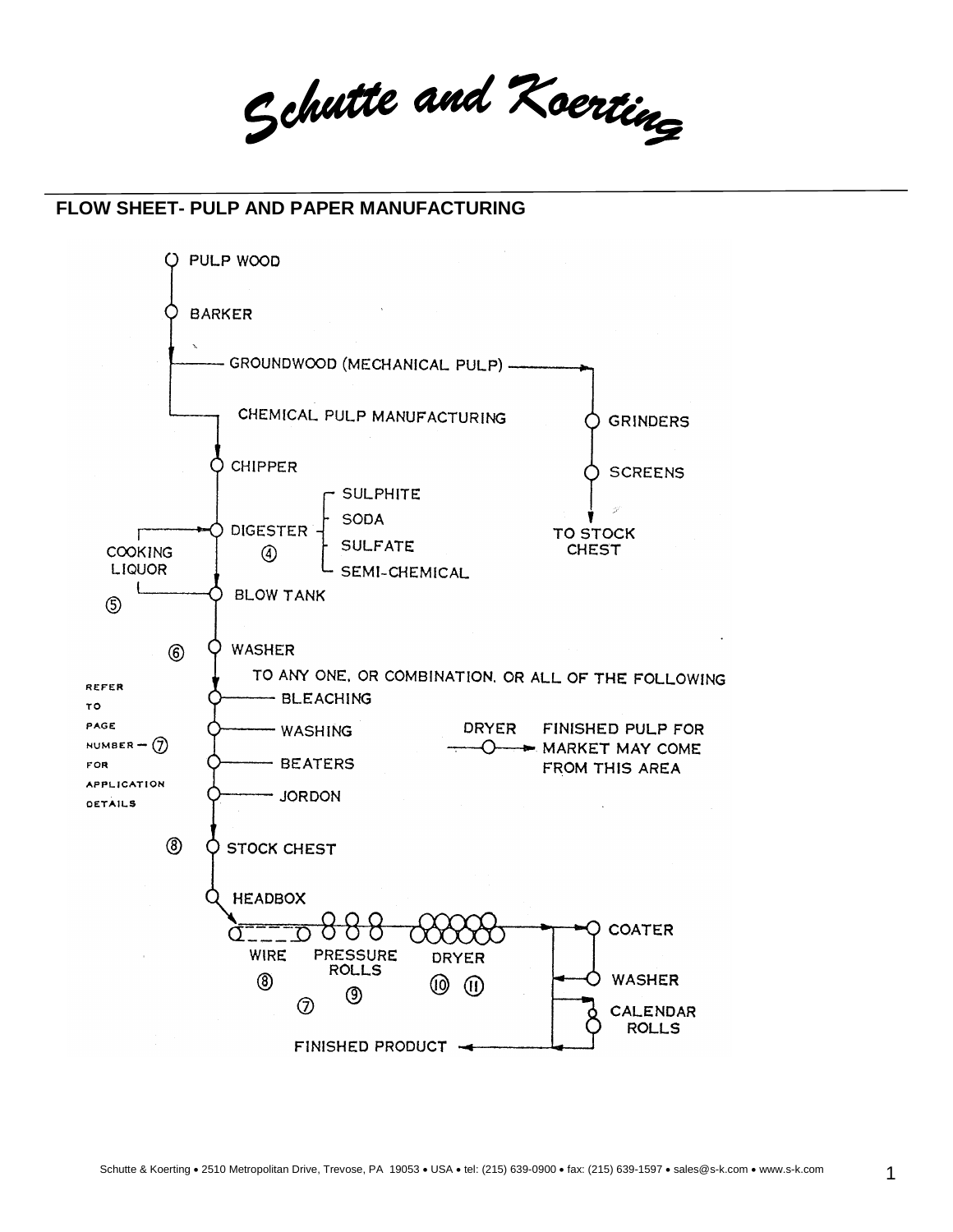## **DIGESTER- BLOW TANK**

In this process the pulp is obtained by digesting wood chips with an acid liquor at high pressure and temperature. This is a batch process starting with the filling of wood chips, charging with liquor, bringing up to pressure and temperature, cooking and discharging pulp to the blow tank. A "chip packer" is sometimes used to distribute the chips evenly without piling. The "packer" uses steam jets to spray the chips over the digester area.

1. A typical application of Schutte and Koerting Equipment is the use of a blower to augment draft from the digester during tank charging. The residual gases after the blow and the steam used by the "packer" is vented to stack. The rate of ship flow is increased by increasing the rate of venting by SK blower.

Tank volume 5100 cubic feet. Fill time 45 minutes. Use a #2 Figure 402, 4X Blower. Unit will handle 1050 cfm at 20 inch water draft, using 1600 pph steam at 125 psi.

In sample – vent line is 8" stainless steel ductwork – Figure 402 would be stainless steel flanged to mate ductwork.



2. Direct contact counter-current heater for reclaiming heat in blow steam. With the bottom inlet design, unit is mounted directly on top of the blow tank. The unit is also non-closing with white water. A steam jet exhauster is used to pull a draft to prevent any blow-by of vapor into operating areas. With this heater and exhauster 100 F temperature rise with the outlet temperature at 200 R is obtainable. Note: These heaters are widely used on blow tanks from continuos digester systems.

*REFERENCE:* 

*#1 Bulletin 4AB*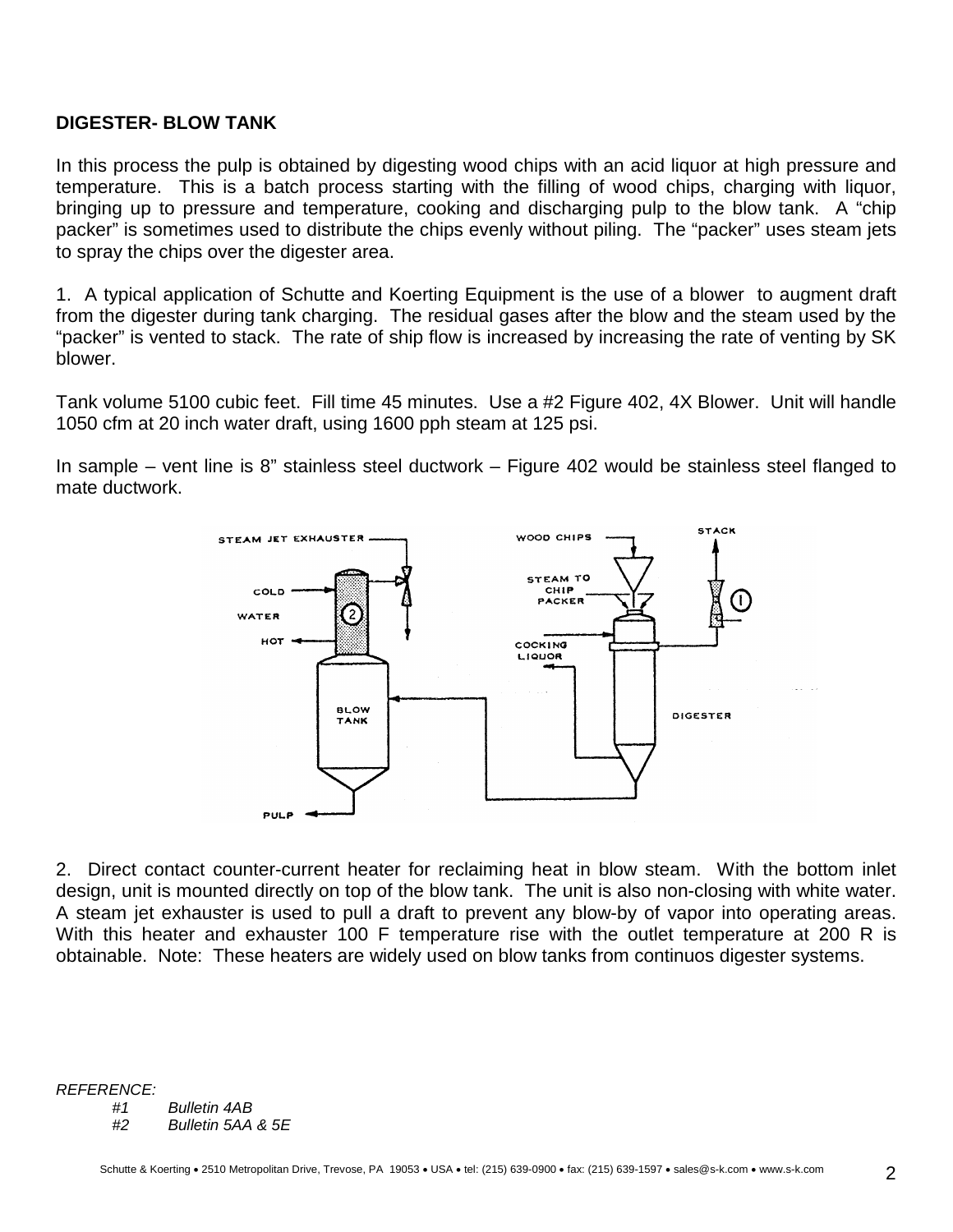# **EVAPORATORS- (SULPHITE MILLS)**

In Sulphite Mills black liquor is concentrated through multi- stage evaporators before burning, the final stages are normally under vacuum.

1. S&K #37 type MJS condenser operating at 5" Hg. Abs. On the  $7<sup>th</sup>$  stage of black liquor evaporator. Note: M.S. or counter-current condensers may be used with steam jet vacuum pumps if air leakage is excessive or cooling water is at a premium.

2. 10" Figure 427 installed for vapor recompression from steam chest and third effect evaporator to inlet of first effect, entraining 14,000 pph at 25 psi using 36,000 pph at 190 psi discharging 50,000 pph at 60 psi. Vapor recompression improves the overall performance of the evaporator system by altering the heat balance to give performance similar to an additional effect of evaporation.



*REFERENCE:* 

*#1 Bulletin 5AA*

*#2 Bulletin 4F*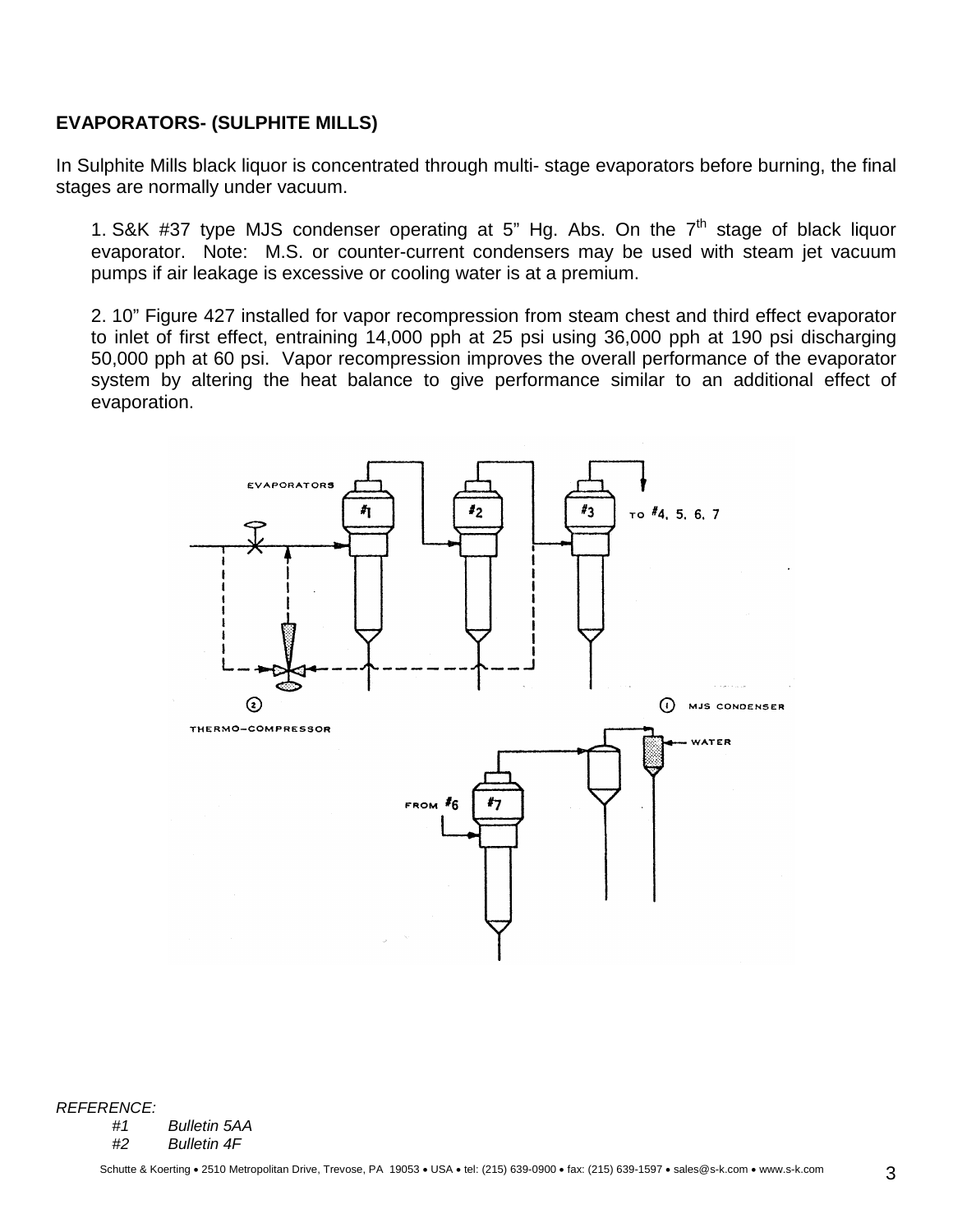## **PULP WASHER**

Digested pulp is washed to remove impurities and chemicals. This is carried out in several stages with recirculated water. The use of hot water at the last stage of washing facilitates washing and results in a dryer pulp coming off the washer. Washing also must be carried out after bleaching to remove chemicals.

1. Continuous heater to supply instantaneous heating to supply three banks or 23 nozzles with water at 180 to 190 F using 100 psi steam.

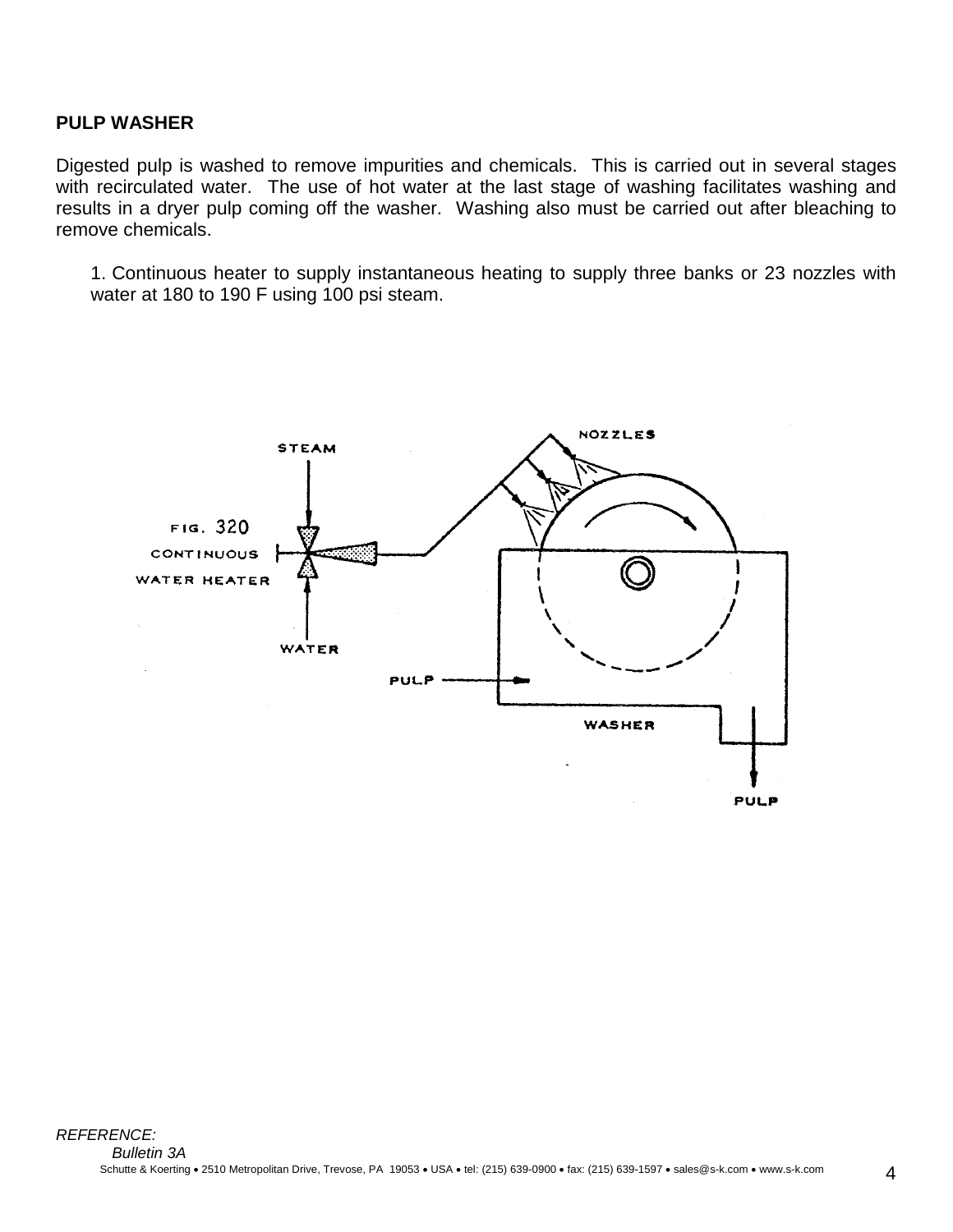## **WATER HEATING**

There are many uses in a paper mill for convenient quickly available hot water under pressure for washing down tanks and floors after spills, paper break or for general cleaning, the nature of paper pulp is such at this point that relatively hot water in a high velocity stream greatly expedites the work of dislodging and washing away the pulp.

A typical application is an S&K Figure 320 heater to supply hot water hoses on machine room floors.

Sample performance: 1-1/2" Fig. 320 continuous heater discharging 36 gpm of water at 120 F. Cold water supplied at 40 psi and 40 F, steam at 40 psi. Water is discharged through piping to outlets along the machine with high pressure hoses. Unit may be thermostatically controlled for temperature regulation and motorized valves may be used for push button starting.



*REFERENCE: Bulletin 3A*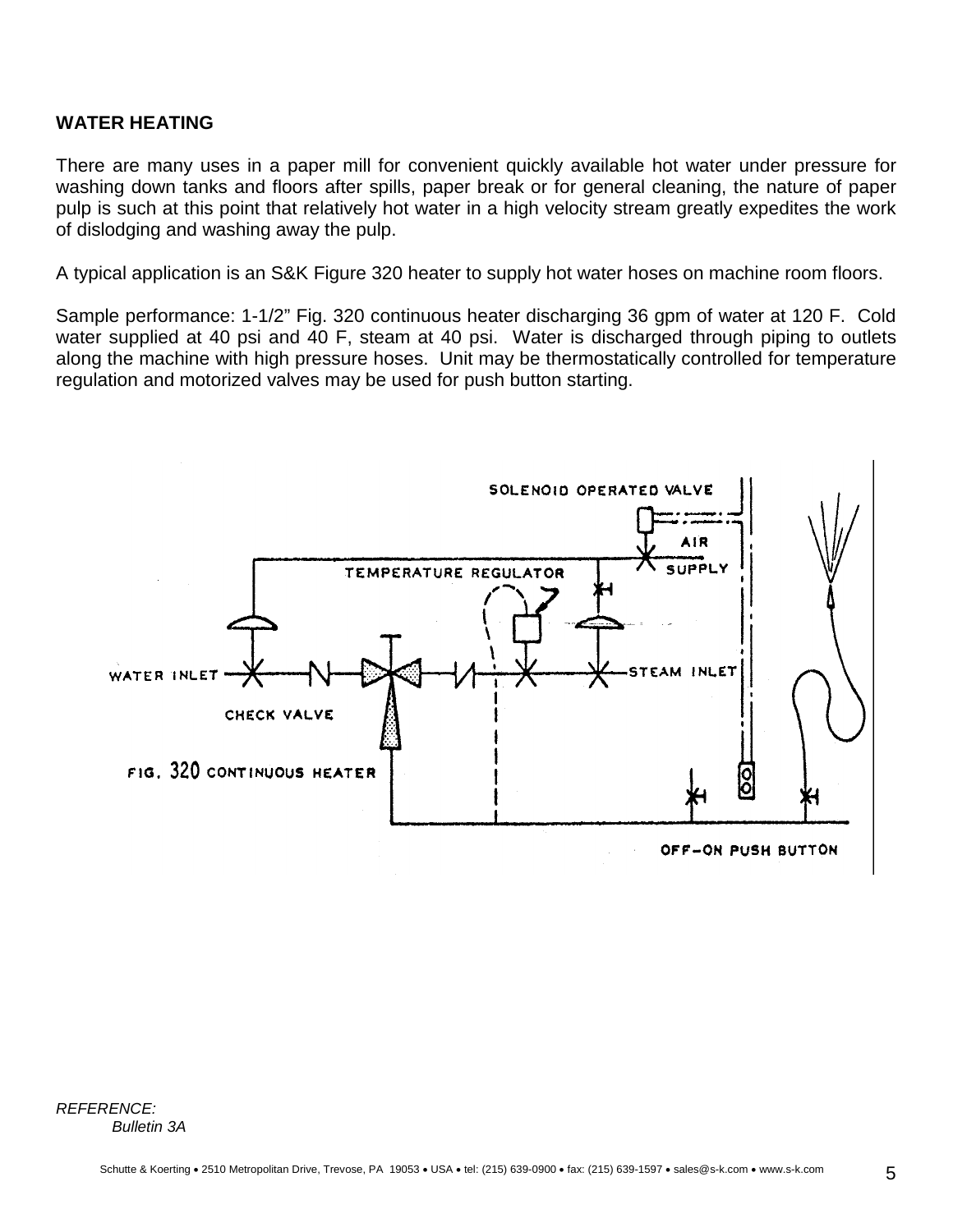## **WIRE PIT — PULPER TUBS — PH POT — STOCK CHEST**

Large quantities of steam are used for heating of various liquids in the manufacture of paper. The heating of stick, in all its consistencies from white water up, is usually carried out by direct addition of steam. The greatest amounts of steam are required at time of start up to bring the stock system up to paper making temperatures. During paper manufacture amounts of steam are much less but vary upon water condidtions. The direct addidtion of steam without some mixing devices causes excessive vibration and hammering which is sometimes destructive. The presence if fibres has, in the past, prevented the use of devices designed to eliminate the noise. The S&K line of Fig. 314 sparger nozzle is particularly adaptable to the heating and agitaion of fibrous and granular solids in suspension of liquids.

1. Heating and agitation of white water in wire pit

3" Fig. 314's are used for heating at start up with 1-1/2" units used during paper making to hold temperature.

Sample performance: Two banks of five 3" Fig. 314's each to pass 40,000 to 50,000 pph of steam at 60 psi for start up heating to 115 F. One bank can be shut off for recduced steam requirements in milder weather. An additional bank of five

1-1/2" units would be utilized to maintain temperature during running time.

Sparger Nozzles used in wire pit sump to heat and agitate to prevent build-up summp 10 ft. wide, 4 ft. long, 2 ft. deep which requires six 2" Fig. 314's passing 10,000 pph at 50 psi. Each unit will recirculate 260 gpm or a total of 1560 gpm. Since sump contains 3000 gals. This will give a two minute turnover. If heaters are connected with two steam lines, one for two heaters and one for four heaters, range of flow would be from 10,000 pph with 50 psi on all heaters down to 1500 pph with psi steam on two heaters.



SK FIGURE 314 SPARGER NOZZLE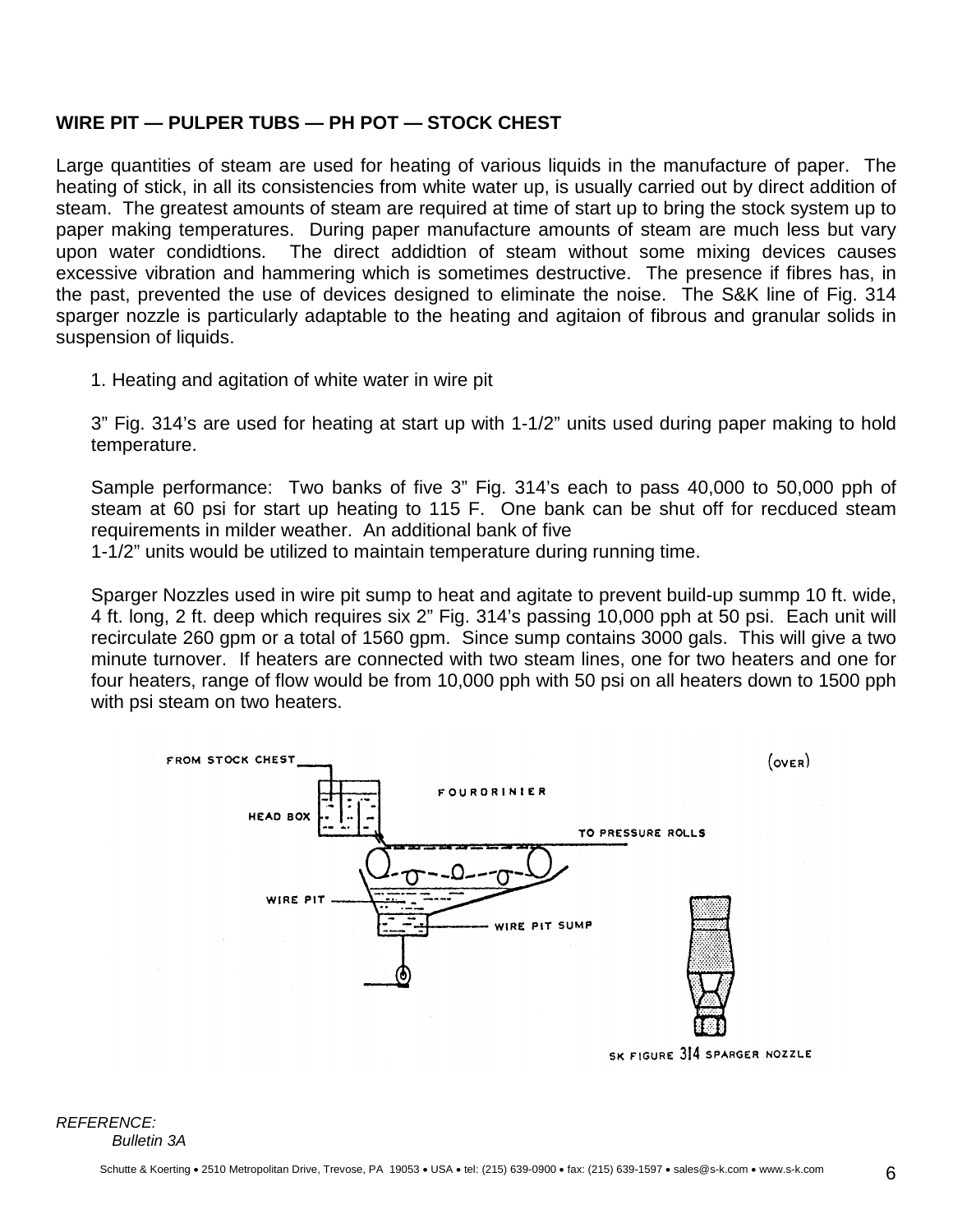## **PAPER MACHINE (FELT WASHING)**

The wet felts are used to support water saturated web on the paper machine trhough the felt sections. Since the water is pressed out of the paper into the wet felts, it is neccessary to remove this absorbed water from these felts continuously. It is also neccessary to wash the wet felts periodically to remove fibres, starch, sizing, ect. Soaps or detergents are added to water to improve the washing process.



*½ ig. 242 to handle ¼ gpm/ soap solution using 3 gpm of water at 40 psi. discharging against psi to feed spray nozzles.*

*REFERENCE: Bulletin 2M Supplement Special Figure 242 Eductor*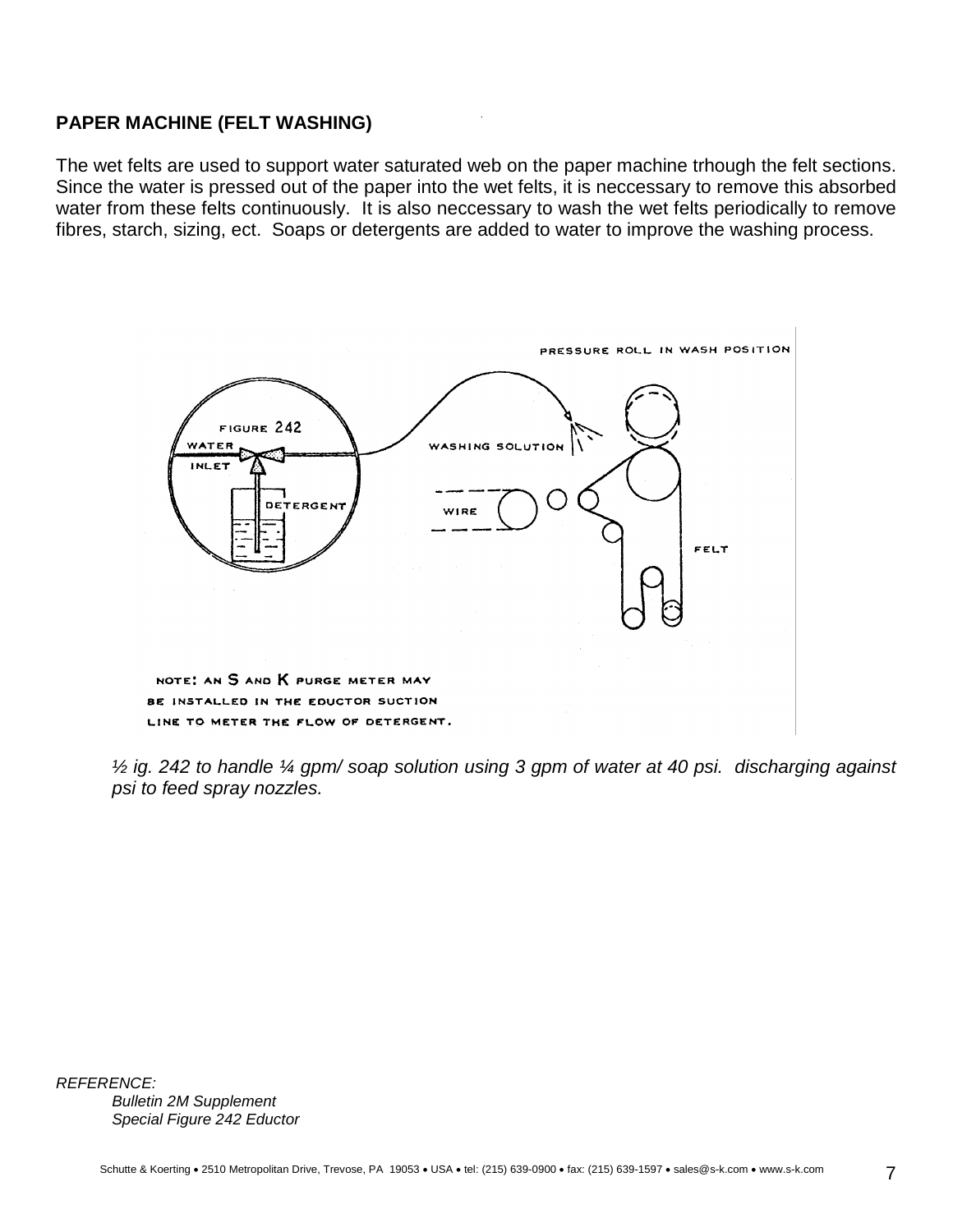## **DRYERS**

After the web of paper is formed on the wet end of a paper machine it must be dried at a controlled rate, depending upon the type of paper. This is performed by one ot more steam heated dryers. Modrn tissue machines only use one large roll, called a Yankee dryer, whereas news print machines have 40 to 50 dryer rolls operatied in banks. These rolls rotate with peripheral speeds up to 2600 ft. per minute. The consequent rotational speed makes it difficult to prevent condensate build-up on the inside surface of the roll. In order to provide uniform removal of condensate is is neccessary to "blow through" excess steam which carries the condensate in suspension through the condensate removal system. In machines with several banks of dryers the dry end is operated at the highest pressure and the "blow through" from this section utilized to feed the next section. The pressures are therefore cascaded down to the first set of dryers on the wet end which may act as condensers, or is blown through from them into air heaters or some other use of low pressure steam. The wet end may be operated under vacuum depending on the dryer temperatures desired. On Yankee dryers blow trhough may be utilized in air heaters (for ventilating air above dryer rolls). Heating of water for felt washers or other steam users or, in some cases, simply blown to atmosphere. A thermocompressor may be used to entrain blow through steam and recirculate to inlet of dryer. All or part f the steam needed to heat the dryer is added through the thermocompressor nozzle. The energy obtained from reducing the pressure of this steam is utilized to entrian steam from the flash tank and return it through thr dryer roll, working against the pressure drop neccessary to sweep ou the condensate. Any additional steam required is added through make –up valve in parallel with thermocompressors.

#### 1. Drainage sysytems in Yankee dryers

A Fig. 426 thermocompressor is installed in parallel eith a diagragm operated make- up valve. A pressure controller is sste for desired dryer steam pressure and operates the spindles is seequence by split ranging valve positioners. The thermocompressor is sized to pass the steam required for heating the dryer under load. The make –up valve is sized to provide additional steam required for warm up. Valve operators are arranged to close the steam valve in the event of failure of the control system by mneans of springs. this protects the dryer from over pressure. The thermocompressor is designed to provide the neccessary quantity of recirculated steam to sweep out the condensate and overcome the consequent pressure drop by means of a blow through valve since the characteristic of a thermocompressor are such that sufficient.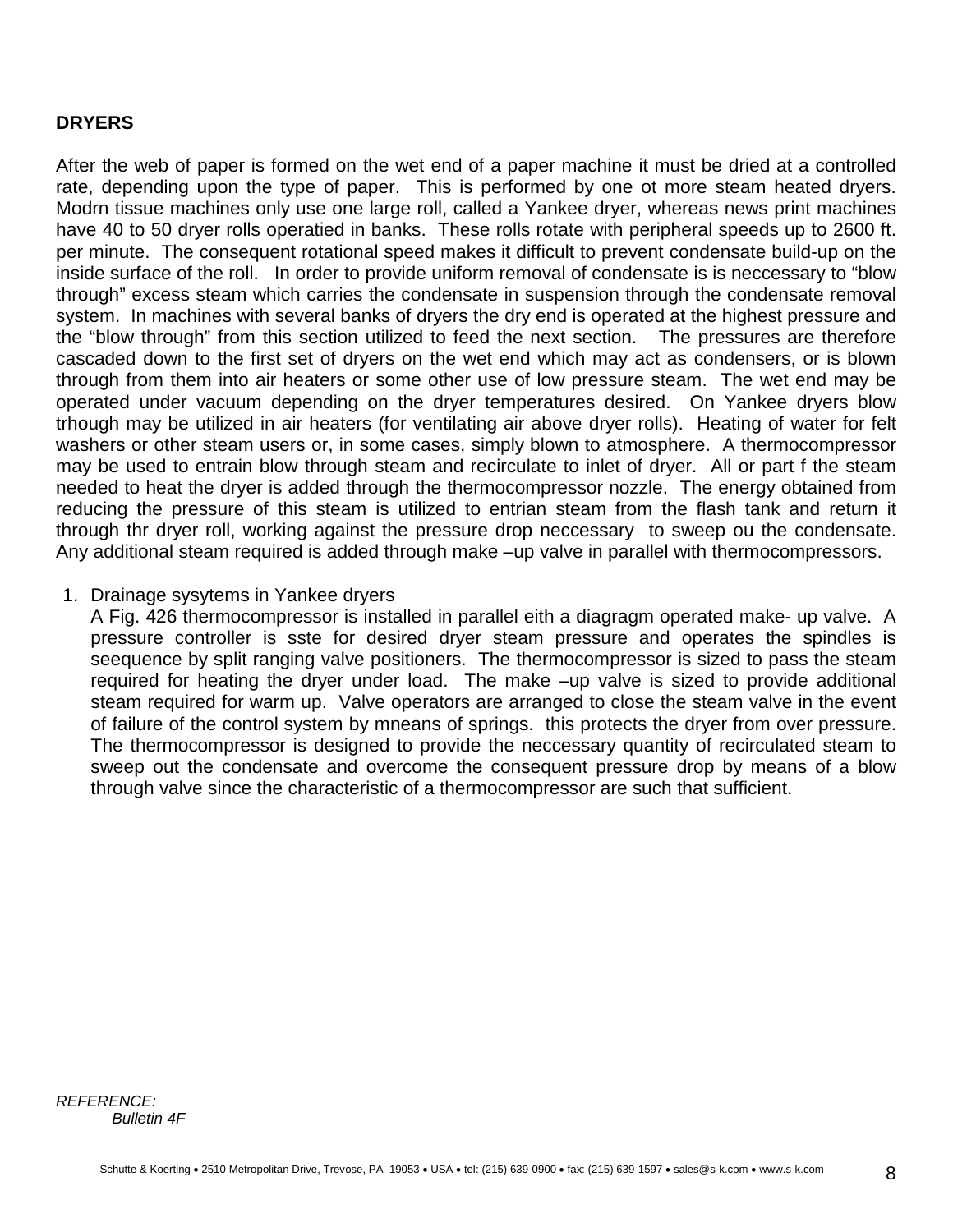## 2. Dryer Banks

Most paper machines operate with several banks of  $4' - 6'$  diameter dryers depending on the number of dryers and the type of machine. These are manifold with anywhere from 2 to 25 dryers operating at a given steam pressure.

The problem of removing condensate is much simpler than in the Yankee dryer due to the smaller diameter. Standard practice has been to blow through steam from one bank of dryers to the next bank operating at a lower pressure with each succeeding bank dropping in pressure to the set end an where either the first dryers condensed the steam or it is discharged to a surface condenser before returning to the broiler. This cascade system has been quite successful but it limits flexibility in adjusting dryer pressures. It is possible to apply a thermocompressor to any given bank of dryers either eliminating or reducing blow through to subsequent banks and allowing complete flexibility in dryer temperature. In this type of application the amount of blow through required for condensate removal is low and only sufficient steam for good drainage is applied through the thermo-compressor. The remaining steam is added through a steam control valve. Dryer pressure is controlled by the main steam control valve with the thermo- compressor allowed to run at the smaller flow.



*REFERENCE: Bulletin 4F*